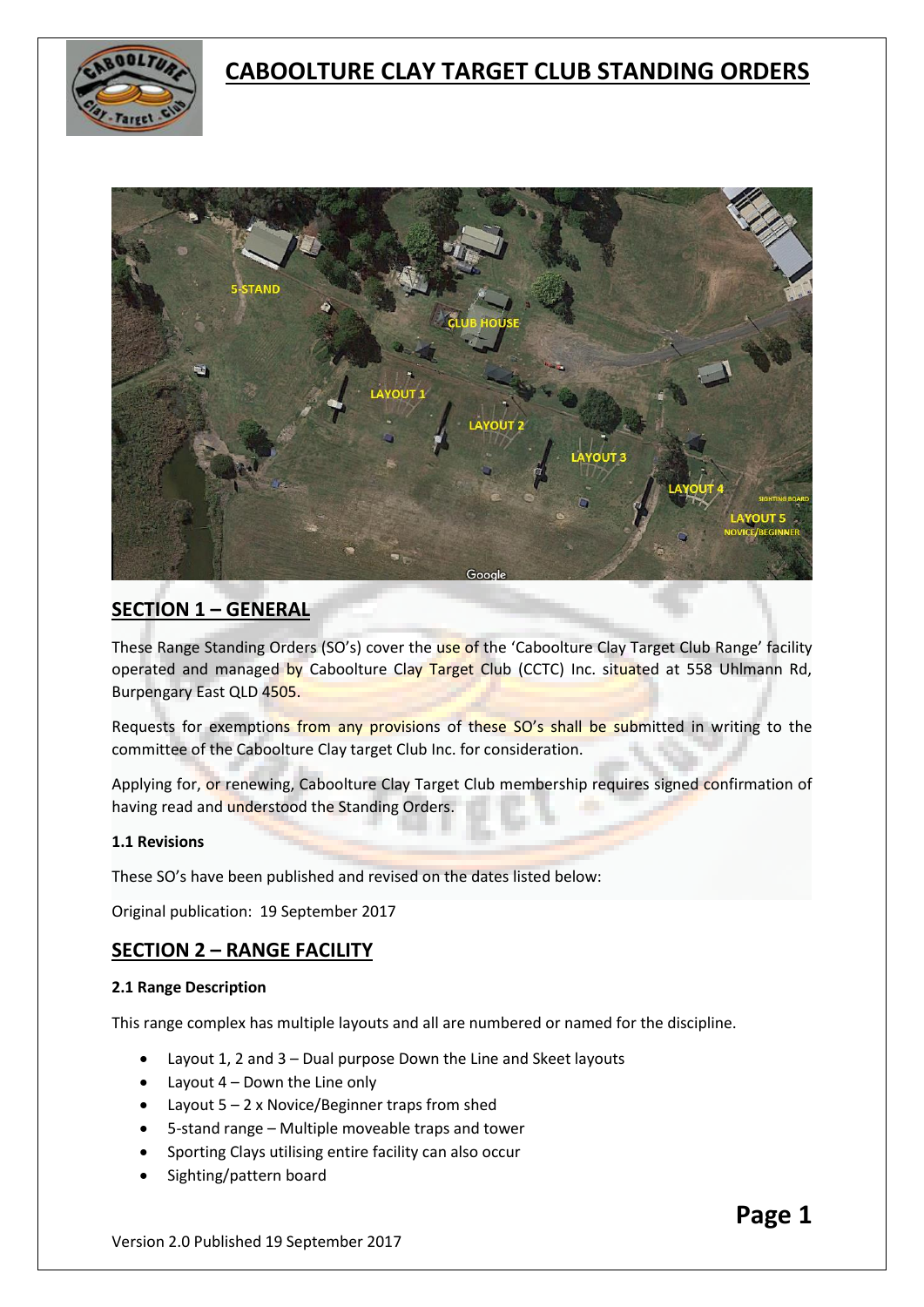

Approved competitions, at times, use multiple ranges depending upon need, and some or all the layouts may be closed at the discretion of the committee. When Sporting Clay shoots are undertaken, all layouts must be closed to competition and practice.

The entire range has a large amount of fauna using the bushland and grounds. No wildlife of any sort is to be harmed.

The sighting/pattern board may only be used with the express permission of the primary Range Officer.

## **SECTION 3 – PERSONNEL**

## **3.1 Range Officer (RO)**

Any CCTC committee member may be appointed as primary RO at the discretion of the committee. The primary RO may appoint any licenced CCTC club member as assistant RO.

The RO and any Assistant RO's must hold a current Queensland firearms' licence. All Range Officers' names are to be clearly displayed on the 'Open/Closed' sign on the Eastern side of the clubhouse, or on a board at any separate active range (5-Stand).

The RO has complete authority on the range to conduct approved clay target competitions and practice. The primary RO is to be immediately identifiable by all persons on the range.

The RO and assistant RO's must have possession of any communication equipment or device to enable him/her to signal an immediate total "*Cease Fire*" should it be required (i.e.: whistle, UHF radio, mobile phone).

The RO has the responsibility to supervise all persons (shooting and non-shooting alike) present on the range and, with reasonable cause, may have club members and/or non-members removed at his/her discretion.

The primary RO is responsible for general range safety, supervision of all persons on the range, and the signing in of licensed and non-licensed shooters. The RO may appoint one or more assistant RO's to adequately carry out the responsibilities of signing in, and the supervision of shooters and other patrons as required.

When the 5-stand range is open, an assistant RO must always be present at the 5-stand range to supervise shooters, spectators and operate the equipment.

The Novice/Beginner layout can only be used by licensed shooters in the absence of a RO, or an assistant RO.

Unlicensed shooters can only use the Novice/Beginner layout under the direct supervision of a RO, or an assistant RO, and if insufficient personnel are available to supervise, unlicensed shooting is not permitted.

Complaints against Range Officers, or others, are to be in writing and forwarded to the Secretary.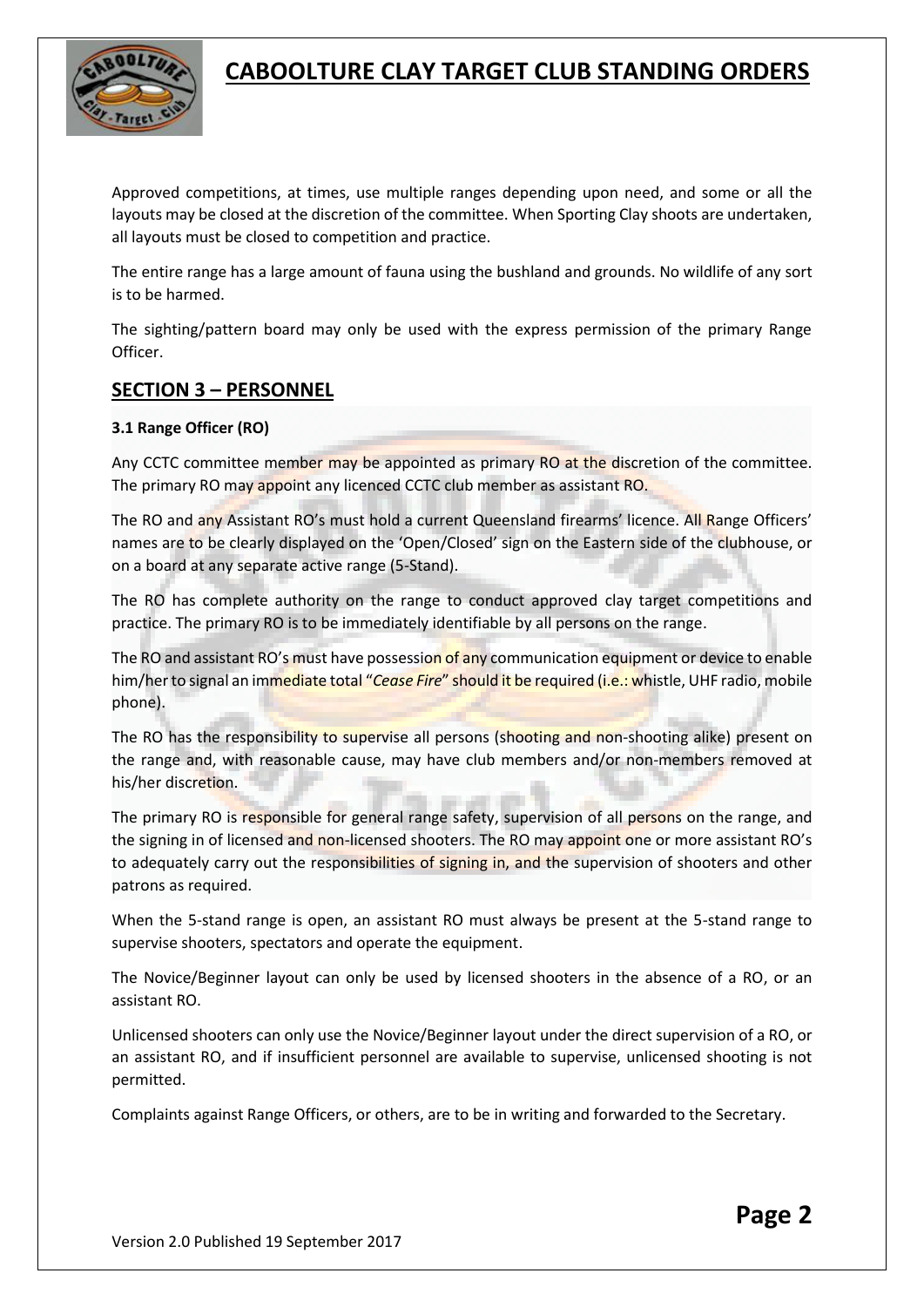

#### **3.2 Licensed Shooters**

Licensed shooters must present a valid Shooter's License to the RO, or assistant RO, on duty at the clubhouse, at time of signing the range register, and must have it in their possession whilst in possession of any firearm or ammunition.

Licensed shooters must present their license at any time when requested by the RO, or any assistant RO, to confirm their identity or license status.

If a licensed shooter cannot present a valid license, they ARE NOT permitted to shoot. A licensed shooter not in possession of their license is not permitted to shoot under the provisions of Section 53 of the Weapons Act (Form 33A).

All shooters must remain behind the fence or at a safe distance behind shooting frames, unless engaged in practice, competition, refereeing, scoring, or coaching activities.

Should the RO or any assistant RO call "*Cease Fire"* or sound a whistle or horn, all licensed shooters are to immediately cease fire, open and unload any firearm, and presume that the layout/range is closed. The licensed shooter must then await confirmation from the primary RO that the layout/range has been re-opened.

#### **3.3 Unlicensed Shooters**

In accordance with Section 53 of the Weapons Act, unlicensed shooters, or licensed shooters who are not authorised to possess the firearm he/she proposes to physically possess and use, must complete a Form 33A which are located in the clubhouse.

## **NOTE: a photo ID endorsed by the Range Officer is required. This also applies to juniors (ages 11-17)**

A Form 33A is to be completed on every subsequent attendance until the necessary firearm licence can be presented.

The Range Register must be completed in addition to the Form 33A, and the entry "*Form 33A*" to be completed in lieu of the License Number.

All unlicensed shooters will ensure the RO endorses the Form 33A Register as well as the Range Register in accordance with Section 53(3) of the Weapons Act prior to the commencement of shooting.

Unlicensed shooters are not to be in possession of any firearm or live ammunition without direct close supervision of the RO, or an assistant RO.

All shooting by unlicensed shooters must be conducted through a shooting frame, with close personal supervision by a RO, or assistant RO, and only individual rounds fired (multiple rounds loaded at one time is not permitted).

An unlicensed shooter who can present evidence of having completed a safety course, along with the submission of their license application, may be permitted to shoot on layouts without a shooting frame, under close supervision of a RO, or assistant RO. Multiple rounds are still not permitted to be loaded, and the RO, or assistant RO must maintain possession of ammunition.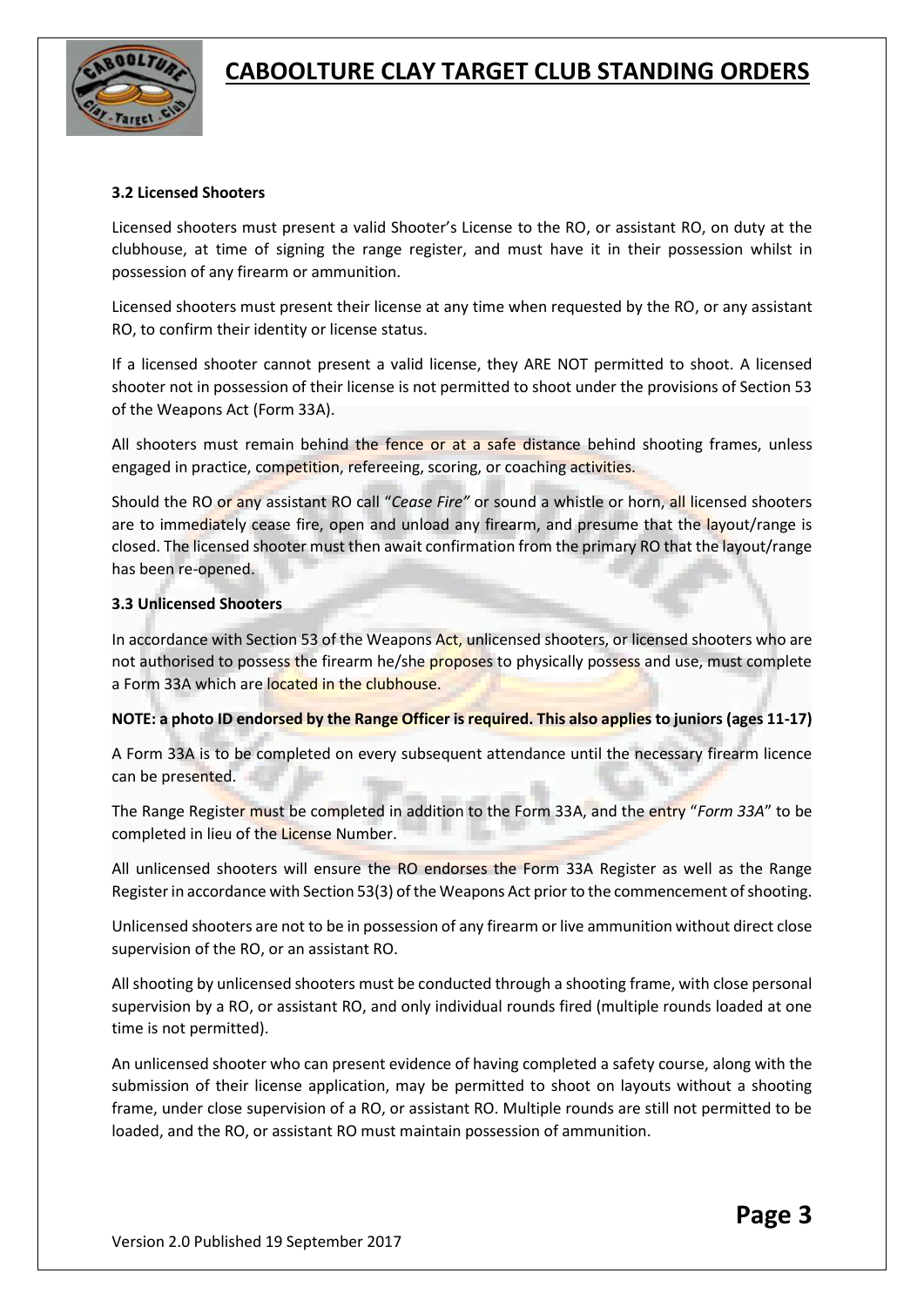

All unlicensed shooters must remain behind the fence or at a safe distance behind shooting frames, unless engaged in supervised shooting activities.

Unlicensed shooters must obey all reasonable directions from the RO, or any assistant RO, and should an announcement be made, or a whistle or horn be sounded, cease fire immediately.

### **3.4 Attendance and Membership**

Every CCTC member must also be a member of either Sporting Shooters' Association Australia (SSAA), or the Australian Clay Target Association (ACTA).

To use the facilities for practice, or to compete in competitions, licensed shooters must be a member, as required, of the ACTA or SSAA. On other occasions, a shooter may be the member of an affiliated and recognised national or international shooting body as deemed acceptable by the CCTC committee.

Daily RANGE FEES apply to shooters who are not financial members of CCTC.

Any licensed non-member shooters are to be assessed on the Novice range by the RO or assistant RO for safe handling of any shotgun prior to be permitted to practice or compete on discipline layouts.

#### **3.5 Guests and Spectators**

Guests (children and adults) are the responsibility of the adult member with whom they came, and children must remain under adult supervision at all times.

It is the responsibility of non-shooting members, guests, and spectators to document their attendance in the Visitors' Register which located in the clubhouse.

Spectators are the responsibility of the RO. The RO may appoint another club member to assist in the supervision of spectators.

All spectators must remain behind the fence of any layout/range, or maintain a safe distance behind any shooting frames.

## **SECTION 4 – RANGE OPERATIONS**

## **4.1 Security**

Shooting on the range will only occur in the presence of a Range Officer.

The entrance to the entire range may, at times, be locked. Shoot Captains, members of the committee, and any persons the committee deems necessary may have keys. Shoot captains will, if necessary, ensure all gates are closed upon leaving the range.

## **4.2 Flags/Flashing light**

A RED flag must be flown from the flagpole at the main entrance to the complex when firing is being conducted on any range within the facility. The Red flag is not to be flown when there is no shooting on the range. During night shoots, the red flag is to be clearly illuminated.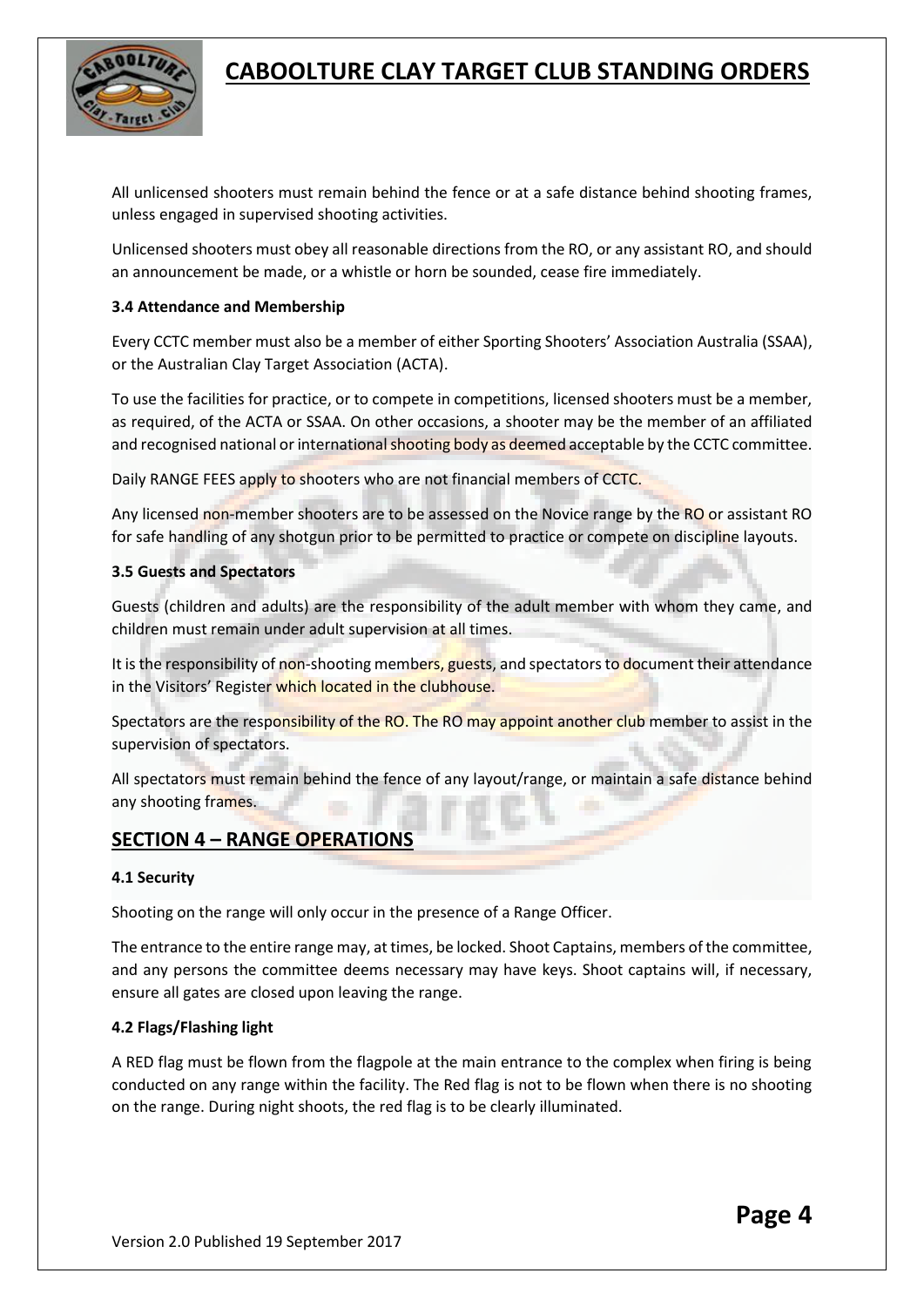

When the range is 'live' a red flashing beacon located on the Southern wall of the clubhouse is to be operating. If there is a fault with the light, a red flag is to be mounted in plain view on the side of the clubhouse, near the normal beacon.

Any individual layout/range with a red flag visible is NOT to be used and is deemed closed until opened by the RO.

### **4.3 Firearms**

Only shotguns are permitted to be used on the CCTC range facility (excluding the SSAA range located within the boundary of the property).

The minimum length of barrel permitted to be used on any range is 26 inches.

All firearms are to be carried in the 'open' position with the muzzle facing in a forward direction.

Firearms MUST BE kept secure at all times. Any firearms left unsecured are to be considered a breach of safety and reported to the RO, or the nearest assistant RO.

Any semi-auto, lever or pump action shotgun is permitted to have 2 rounds maximum loaded at any single time when shooting.

Whilst on the layouts or any range, the firearm is to only be closed when pointed down range, with no person down range of that position.

No ammunition is to be in any firearm if not pointing down range on an open layout, or through a shooting frame on an open layout.

In Down the Line shooting, firearms must be completely unloaded, and remain open and unloaded when moving from station 5 to station 1.

In Skeet shooting, the firearm must not be loaded until on a shooting station and must be open and unloaded prior to the shooter stepping off the station.

In 5-stand and sporting clays, firearms must be positioned through a shooting frame and pointing down range before being loaded, and must be open and unloaded prior to removal from within the shooting frame.

#### **4.4 Ammunition and Targets**

The maximum sized shot permitted in any cartridge on the entire range is #7.

Should any target fail to release, or malfunction when vocally called or otherwise activated, the RO is to be notified and only he/she, or another person nominated by the RO, can approach trap machines (within houses or free standing) to attend to the issue.

Entry into any of the trap houses on the skeet and DTL layouts by unauthorised persons is strictly prohibited.

No shooter or person without authorisation of the RO will interfere with, repair, or refill trap machines.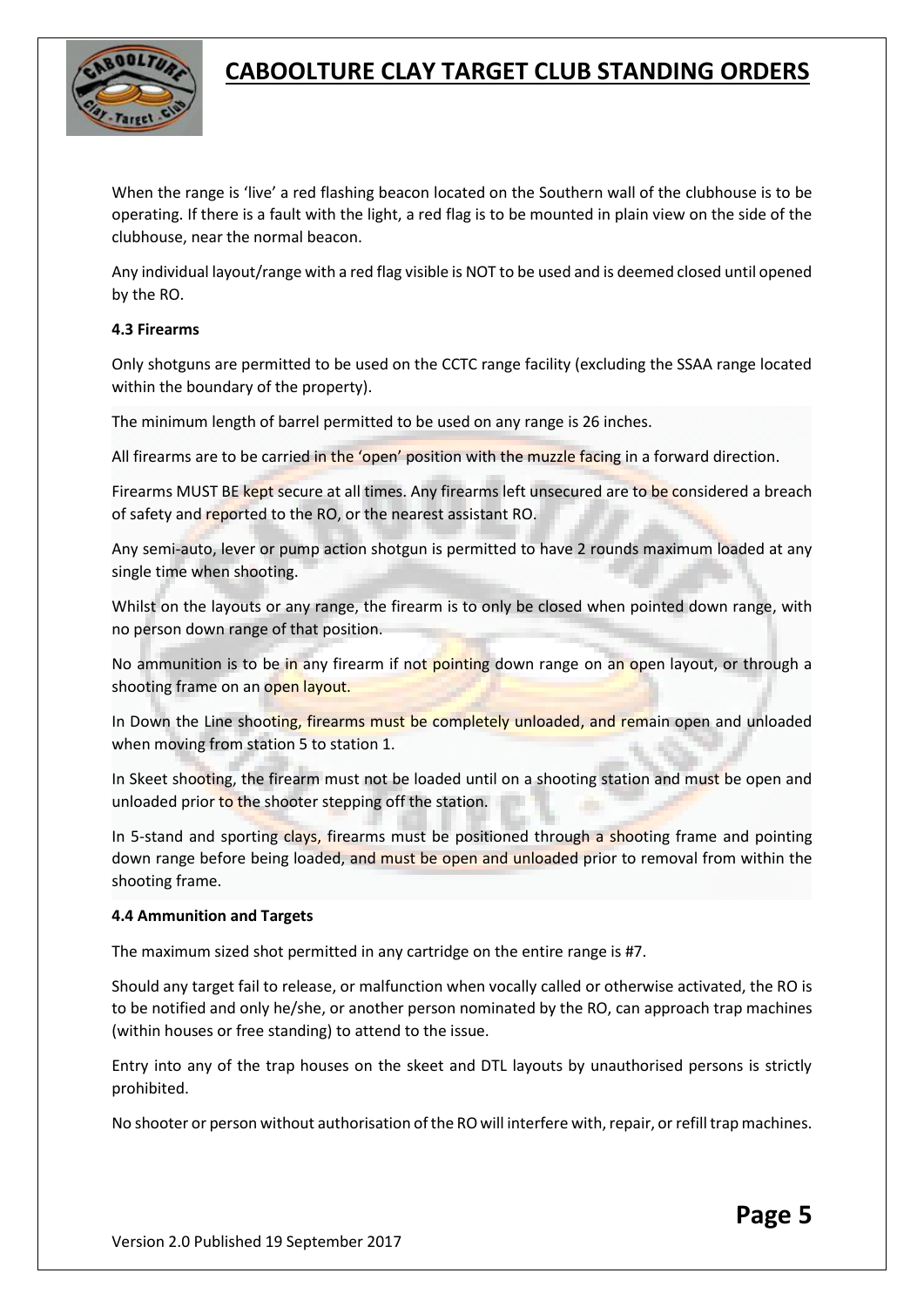

If a trap requires attention, repair or refilling, the individual layout/range will be closed for the duration deemed necessary by the RO for that purpose. A red flag is to be shown on the layout/range that is closed for the duration that it is closed.

During this period, no ammunition is to be loaded into any firearm at all upon that range, and no targets are to be thrown, unless in the course of a repair or adjustment, and only for the purpose of testing the throw.

Should the RO deem it necessary at any time, he/she may close the entire range to ensure safety of any person or shooter for whatever period is deemed necessary.

An authorised person is someone who has the approval of the RO.

### **4.5 Range Registers**

Upon arrival at the range, every person who intends to shoot must sign the Range Register/s located in the club house.

Registers are to be completed legibly.

Persons not intent on shooting must sign the Visitors' Register.

The RO, or assistant RO, is required to physically sight participants' firearms licences and confirm the validity of that license. Club members and visitors who are not able to produce a valid licence will not be permitted to shoot as this would be in contravention of the Weapons Act.

All entries must be checked and endorsed by the RO, or an assistant RO, before commencement of shooting.

# **SECTION 5 –RANGE SAFETY CONSIDERATIONS**

#### **5.1 Communications**

Should the RO deem it necessary, the use of UHF radios should be utilised to maintain immediate contact with assistant RO's or other persons authorised to conduct adjustment, repair or reloading of traps.

The PA system is to be utilised to obtain the attention of all persons in attendance should the entire range need to be closed immediately, or other instructions need to be relayed.

The RO, or an assistant RO, may sound a whistle or horn to signal to all persons on all ranges that there is an immediate issue, and a "*Cease Fire*" is indicated. (In the event of a PA system failure, or emergency situation)

The use of mobile phones is also to be considered to communicate instructions or other information.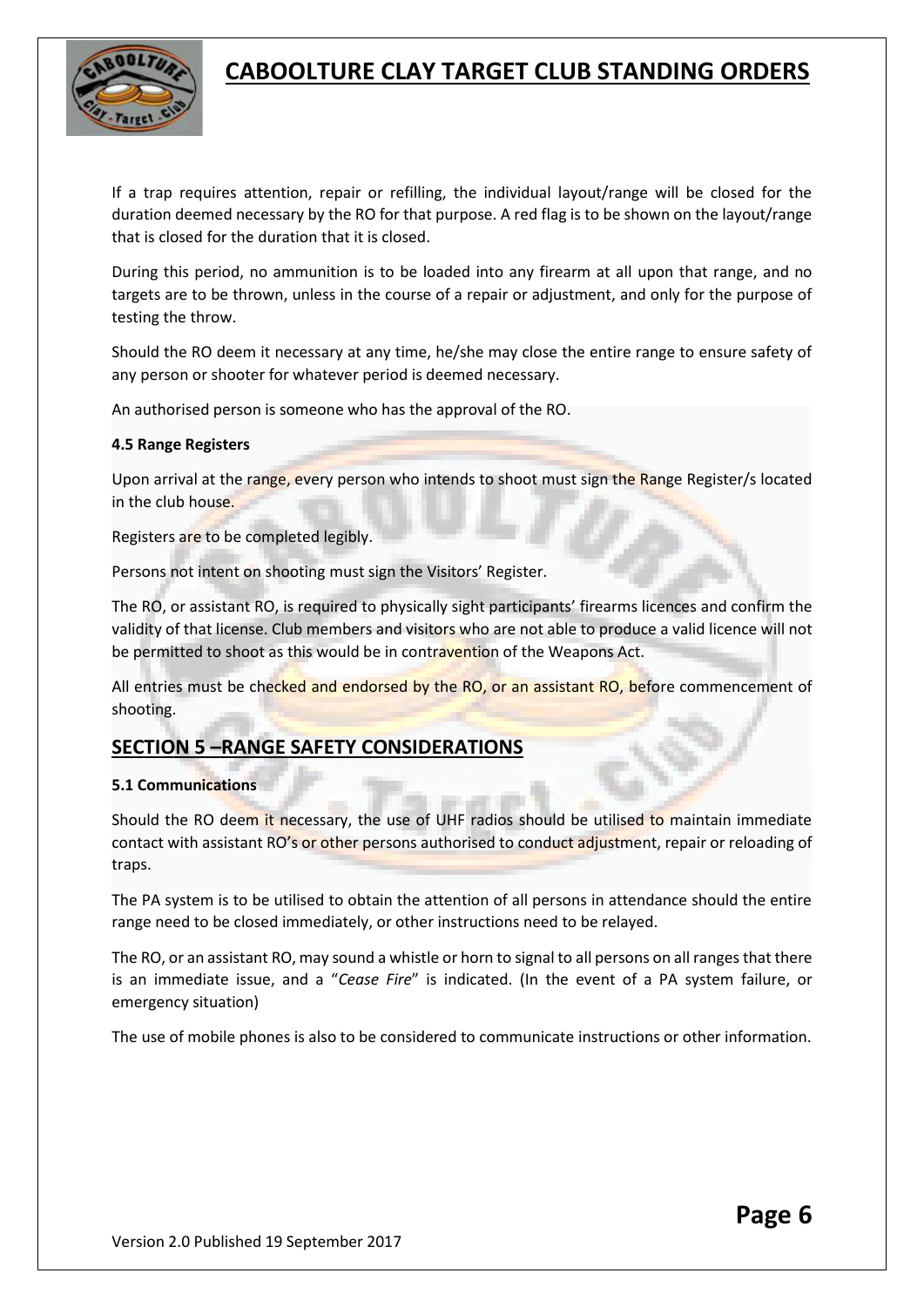

#### **5.2 Hearing and Eye Protection**

Hearing protection for all attendees at the range in near proximity to an active firing line is HIGHLY RECOMMENDED.

All novices and children (under the age of 18) MUST wear hearing protection when shooting or in the near vicinity of the 5-stand shooting range (under the awning). If a child refuses to wear hearing protection, shooting is to be ceased until the child is removed from the proximity of the layout/range.

For any shooter, referee, scorer, spectator, coach, or RO involved in any activity in the vicinity of any shooting forward of the fence line, or near a shooting frame in all disciplines of shooting, eye protection is HIGHLY RECOMMENDED.

All novices and children (under the age of 18) MUST wear eye protection when shooting**.**

#### **5.3 Alcohol/Drugs**

Any person deemed by the RO to be under the influence of alcohol or drugs will not be permitted to shoot.

Any person known to have consumed any alcoholic beverage at all whilst at the CCTC, is deemed to be under the influence of alcohol. This in non-discretionary on the part of the RO.

#### **5.4 Pets**

Dogs are very welcome at the CCTC facilities, but must be kept on a leash and controlled at all times. All dog droppings are to be immediately removed by the pet owner.

Cats are not permitted upon the CCTC facilities.

#### **5.5 Smoking**

Smoking is not permitted on any layout/range, or within 4 metres of the clubhouse or playground.

Smoking is not permitted throughout sporting clay competitions (except near the general clubhouse/carpark region) during periods of total fire ban due to the risk of bushfire on club grounds.

Smokers are to be considerate in their proximity and the effect that passive smoking may have on non-smokers, and the irritation it may cause.

#### **5.6 Clothing**

Complete camouflage clothing is prohibited and partial camouflage clothing is discouraged. The only exception is the uniform of serving members of the armed services officially shooting on the range.

Writing, slogans, or images on clothing that may be deemed as inappropriate or offensive are not permitted, and are to be attended to at the discretion of the RO, or other committee member/s.

Any clothing that may interfere with safe handling of firearms is to be corrected or removed.

Enclosed and secure footwear is to be worn whilst on the layouts or ranges. No thongs, crocs, sandals, or similar footwear is permitted.